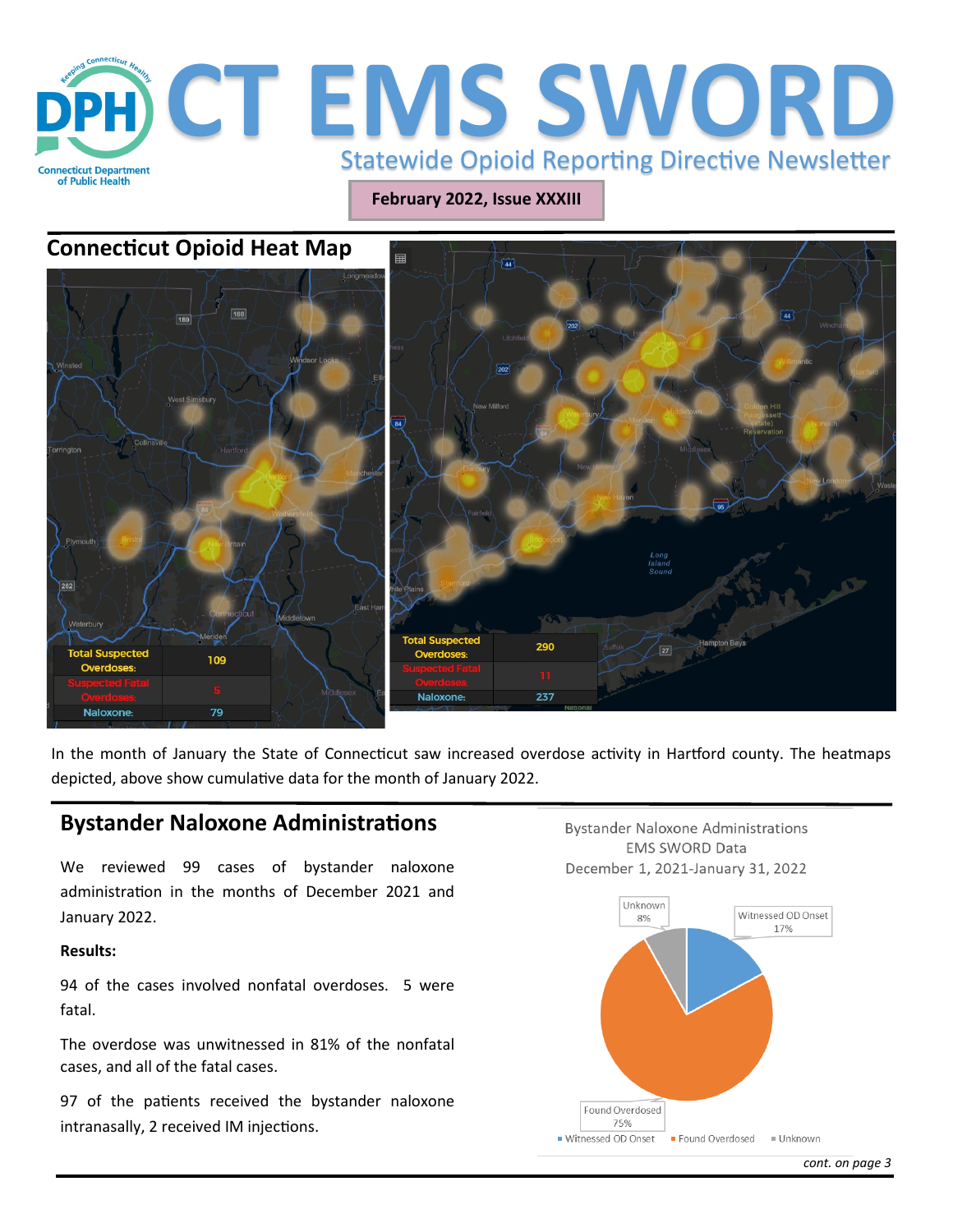

visits related to suspected overdoses with any opioid\*. This data shows total counts for the **previous 90 days** for the state of Connecticut.



*Data, above, represents the total count of emergency department visits (Syndromic Surveillance) related to prescription and illicit opioid drug overdoses. Data reflects overdoses based on town/city resident. It does not include non-resident overdoses. Data subject to change.* 



*\*Suspected overdoses involving any opioid include prescription and illicit opioids.*

# **SWORD Statewide Reporting January 2022**

In the month of January 2022, there were 290 calls to the Connecticut Poison Control Center (CPCC) for SWORD. Of these calls, 279 were non-fatal and 11 resulted in fatalities. There were 237 total naloxone administrations: 140 nonfatal multiple doses of naloxone administered, 90 non-fatal single dose naloxone, and 49 non-fatal with no naloxone administered. There were two (0) non-fatal with "unknown" naloxone administered. Of the 11 fatalities, six (6) received multiple doses of naloxone, one (1) received single dose, and five (4) with no naloxone administered, and two (2) were unknown.

The 290 cases involved suspected overdoses from all of our counties: Fairfield (47), Hartford (109), Litchfield (14), Middlesex (20), New Haven (48), New London (28), Tolland (12), and Windham (12).

|--|

\*Numbers subject to change **\*TIP: Store the CPCC number in your cell for ease of use! 1-800-222-1222**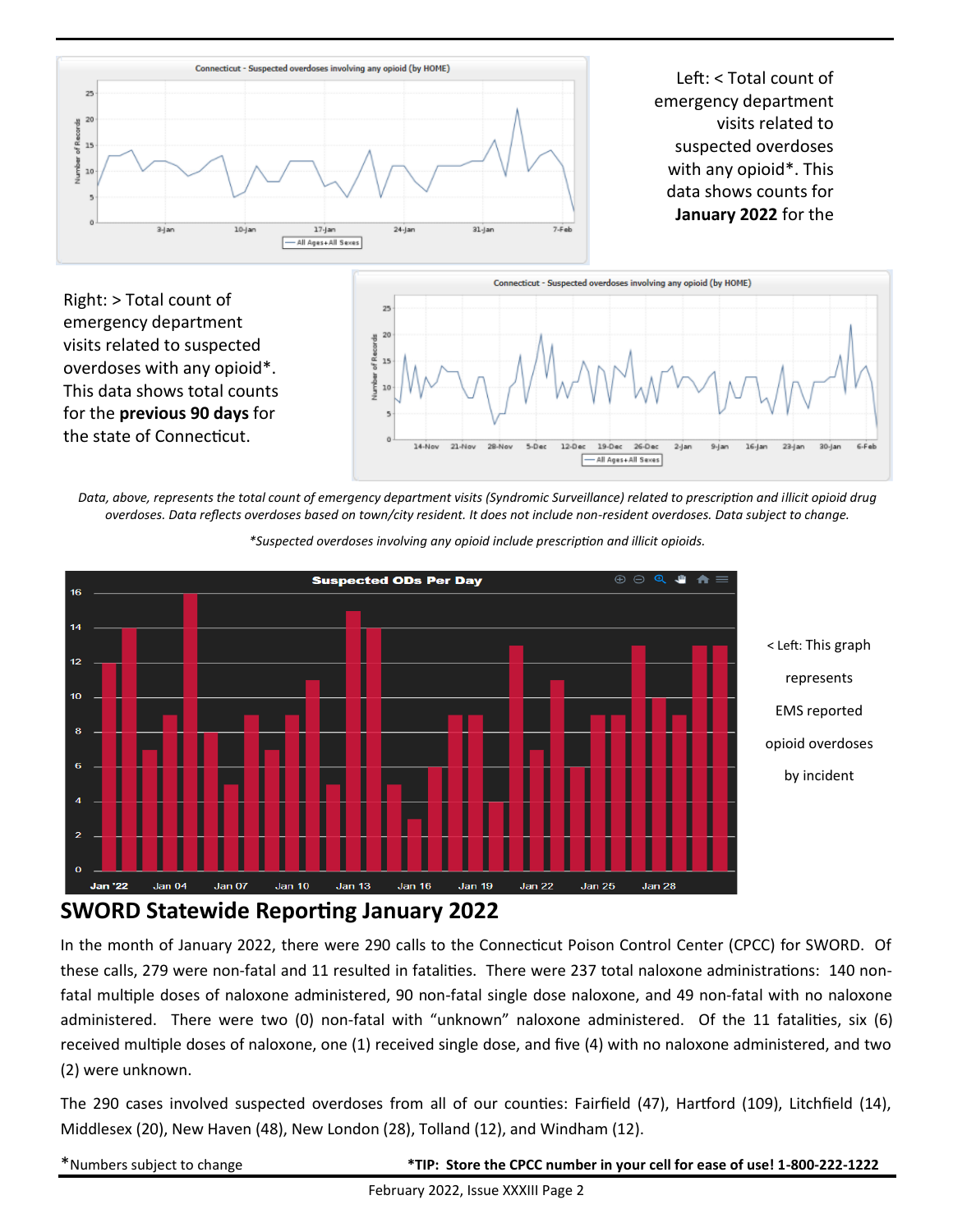

Of the 97 intranasal administrations, 91 received the 4 mg device and 6 received the 2mg atomizer.

29% of those patients with nonfatal overdoses who received bystander naloxone suffered withdrawal symptoms.

50% of those who received 12 mg or more of bystander naloxone suffered withdrawal symptoms versus 32% who received 8 mg and 25% who received 4 mgs.

76% of those nonfatal overdose patients who received bystander naloxone did not receive additional naloxone from EMS.

20% of those nonfatal overdoses who received bystander naloxone refused transport.

71% of the overdoses occurred in a residence, including motels. 20% occurred in a public place, including cars. 8% occurred in a facility such as a halfway house, shelter, or residential facility.

71% of the overdoses received naloxone from family and friends

84 patients were male. 15 were female.

36% of the administrations were to people in the ages 30-39, 23% to ages 20-29, 15% to ages 40-49, 13% to 50-59, 9% to 60-69, 2% to 70 and over, 1% to 19 and under.



February 2022, Issue XXXIII Page 3